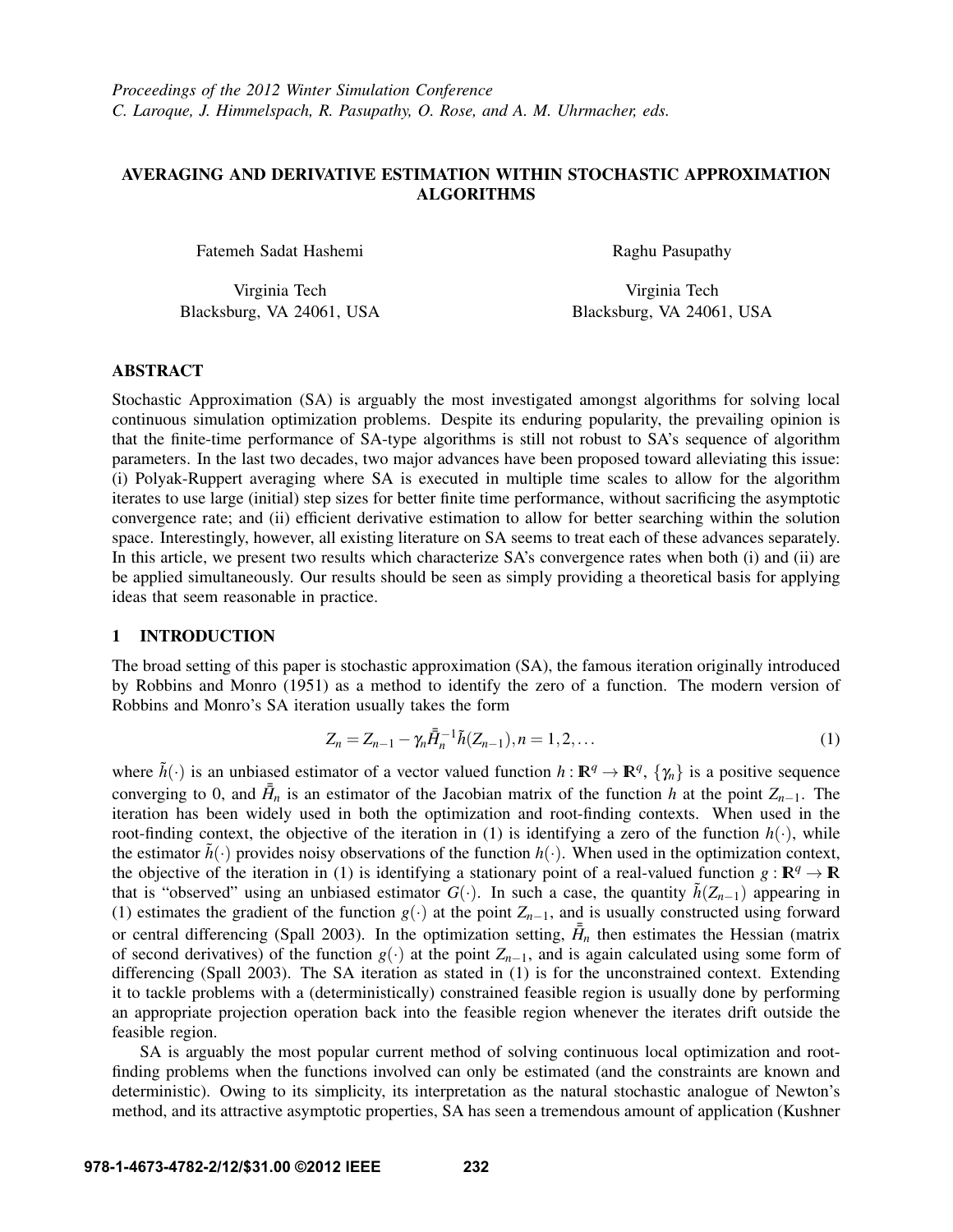and Yin 2003). A lot has been written on the topic, and the finite-time and infinite-time behavior of the recursion in (1) is well-understood. (There are several books that will serve as good entry points into this literature, e.g., (Kushner and Yin 2003; Borkar 2008; Spall 2003; Wasan 1969).)

Despite SA's enduring popularity and the six decades of research supporting its advance, the prevailing opinion is that choosing the gain sequence  $\{\gamma_n\}$  to ensure robust and efficient SA performance is challenging (Spall 1998; Spall 2006; Broadie, Cicek, and Zeevi 2010; Broadie, Cicek, and Zeevi 2009; Pasupathy and Kim 2011; Pasupathy and Schmeiser 2010). In other words, while it is possible to tune the gain sequence and "make" SA perform well for a given problem, or even a class of problems, formulating rules that *automatically* tune the gain sequence to achieve good finite-time performance is still an open problem (albeit loosely defined). This opinion is also supported by continuing efforts to devise rules that either dynamically choose the gain sequence (Broadie, Cicek, and Zeevi 2010; Broadie, Cicek, and Zeevi 2009; Yousefian, Nedić, and Shanbhag 2011) based on the observed history of algorithm evolution, or by mitigating the effect of the gain sequence (Nemirovski, Juditsky, Lan, and Shapiro 2009; Pasupathy and Schmeiser 2010).

Of particular interest in this paper are two advances that have been crucial milestones in SA's history. The first is what is popularly called "Polyak Averaging" (Polyak and Juditsky 1992) which involves the simple idea of averaging SA's iterates. To elaborate, various authors (Chung 1954; Derman 1956; Fabian 1968) prior to 1997 had shown that the best possible convergence rate of SA's iterates (to the correct solution) is  $O(1/\sqrt{n})$ , achieved when the gain sequence  $\gamma_n = O(1/n)$ . (Rigorously, this implies that when  $\gamma_n = K/n$  and *K* is larger than half the inverse of the smallest eigen value of the function *g*'s Hessian at the solution, the iterates can be shown to satisfy  $\sqrt{n}(Z_n - x^*) \stackrel{D}{\rightarrow} N(0, V)$  where  $x^*$  is a solution to the problem, *V* is a covariance matrix, and  $\stackrel{D}{\rightarrow}$  denotes convergence in distribution.) While this result is useful, finite-time performance considerations suggested using step sizes that were larger, i.e., converged slower, than the  $O(1/n)$  suggested by asymptotic performance considerations. The dilemma was that choosing a slowly converging gain sequence, e.g.,  $\gamma_n = O(1/n^{\alpha})$ ,  $\alpha \in (0,1)$ , while often producing better finite-time performance, degraded SA's asymptotic convergence rate. Polyak and Juditsky (1992), and simultaneously Frees and Ruppert (1990), provided an elegant solution for this dilemma. Polyak and Juditsky (1992) showed that SA can be executed on two timescales to enjoy good finite-time performance while not sacrificing asymptotic performance. Specifically, he suggested executing SA on the "fast timescale"  $Z_n = Z_{n-1} - \gamma_n \tilde{h}(Z_{n-1}), \gamma_n = O(n^{-\alpha}), \alpha \in (0,1)$  and then averaging the iterates  $Z_n, n = 1,2,...$  offline to get  $Y_n = n^{-1} \sum_{i=1}^n Z_i$ . He demonstrated the remarkable result that, under certain conditions, such a two timescale averaging produced the averaged iterates  ${Y_n}$  having the best possible convergence rate  $O(1/\sqrt{n})$ . (He also showed that the iterates  $Z_n$  attain the degraded convergence rate of  $O(\gamma_n)$ .) Polyak's paper was written within the context of root-finding. This was extended to the optimization context by Dippon and Renz (1997).

The second milestone of interest in this paper is the efficient use of derivatives within SA. It is clear from the corresponding literature in the deterministic context that knowledge of the Jacobian matrix of derivatives  $H : \mathbb{R}^q \to \mathbb{R}^q$  of the function  $h(\cdot)$  can help immensely with efficient searching within the solution space. This prompted modifying the original SA iteration to incorporate derivative estimates to obtain the modified iteration  $Z_n = Z_{n-1} - \gamma_n \bar{H}_n^{-1} \tilde{h}(Z_{n-1})$ . While this sounds reasonable, the main issue with this approach turns out to be the computation involved in estimating the derivative estimate  $\bar{H}_n$ . For instance, if one indulged in estimating every entry of  $\bar{H}_n$  using a method such as forward differences, this would involve  $O(q^2)$  simulations just to obtain the estimated derivative at the incumbent point. This led Spall (2003) to investigate more efficient methods to obtain a derivative estimate. While a lot has been written on this particular issue, the crux of Spall's work is that with just  $O(q)$  simulations, it is possible to obtain derivative estimates that do not degrade the asymptotic convergence rate of the SA iteration. In other words, using just a crude calculation of the derivative  $\bar{H}_n$ , one could potentially enjoy the benefits of better finite-time performance without sacrificing the asymptotic convergence rate of  $O(1/\sqrt{n})$ .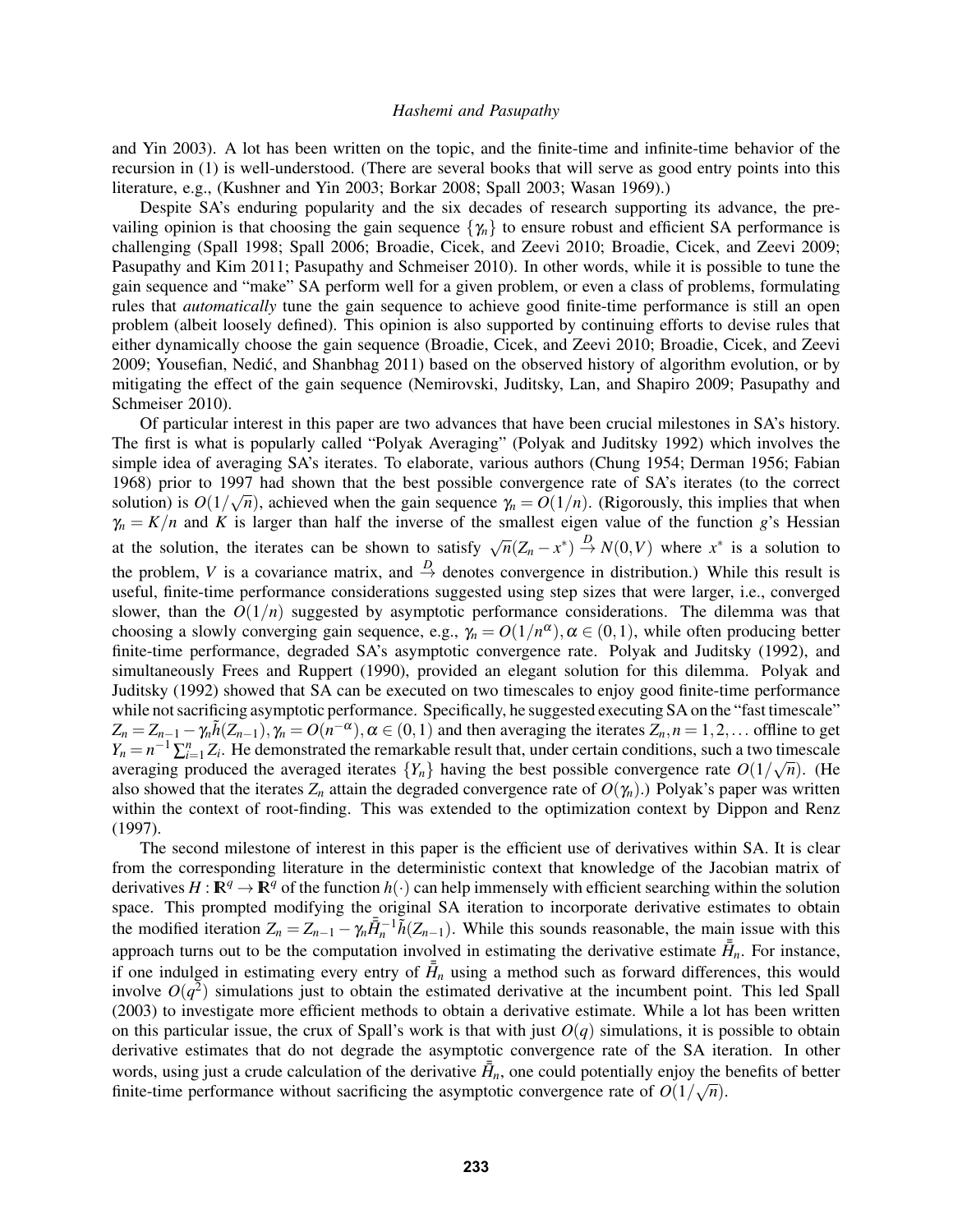We see both of the above milestones (Polyak averaging and incorporation of derivatives) as measures that were undertaken explicitly to improve the finite-time performance of SA while retaining the fastest  $\frac{1}{2}$ possible  $O(1/\sqrt{n})$  convergence. Interestingly, however, we have found no evidence of any analysis in the literature that incorporates both of these ideas. (Even the most recent literature on this topic (Mokkadem and Pelletier 2011; Nemirovski, Juditsky, Lan, and Shapiro 2009; Yousefian, Nedić, and Shanbhag 2011) do not incorporate estimated Hessians into the SA iteration, most likely due to computational considerations.) Towards addressing this gap in the SA literature, we ask the following two questions.

- Q.1 When Polyak averaging and derivative estimates are included within the SA iteration, what conditions ensure that the averaged iterates retain the  $O(1/\sqrt{n})$  convergence?
- Q.2 Can anything be said about the convergence characteristics of SA's faster timescale iterates?

We start by answering *Q*.2. We demonstrate that, amongst other conditions, if the sequence  $\{\gamma_n \bar{H}_n^{-1}\}$ satisfies a certain stochastic-matrix analogue of regularly varying sequences, and the Hessian estimator  $\vec{H}_n$ is consistent in a certain precise sense, the faster timescale iterates  $\{Z_n\}$  converge in mean square at the rate  $O(\gamma_n \log n)$ . This rate is slightly slower than that obtained without the Hessian estimator, The condition we impose on  $\{\gamma_n \bar{H}_n^{-1}\}$  is not entirely new and is closely related to conditions established in Polyak and Juditsky (1992) and Mokkadem and Pelletier (2011).

In answering Q.1, we show that conditions similar to that used in answering Q.2 ensure that the slower timescale sequence  ${Y_n}$  retains the  $O(1/\sqrt{n})$  convergence rate. This should come as no surprise to the reader and should be seen simply as theoretical confirmation of what seems intuitively clear.

The remainder of the paper is organized as follows. In Section 2.1, we outline the sufficient conditions to retrieve the rate at which the fast timescale sequence converges to the root which is established in part 2.2. In section 2.3 we establish the almost-sure convergence of the averaged iterates within the SA iteration together with a simple extension of the SA iteration for relaxing the need to pre-specify the gain sequence. Concluding remarks are made finally in section 3.

### 2 MAIN RESULTS

In everything that follows, the SA iteration of interest is the two timescale recursion given by

$$
Z_n = Z_{n-1} - \Lambda_n \tilde{h}_n;
$$
  
\n
$$
Y_n = (1 - \frac{1}{n+1})Y_{n-1} + \frac{1}{n+1}Z_n;
$$
\n(2)

where  $\Lambda_n = \gamma_n \bar{H}_n^{-1}$ ,  $\bar{H}_n$  is a consistent estimator of the derivative of  $h(\cdot)$  at  $Z_{n-1}$ , and  $\{\gamma_n\}$  is a positive sequence converging to 0. Also, as is common SA settings, we assume that  $\tilde{h}_n = h(Z_{n-1}) + \varepsilon_n$  is the noisy observation of the function *h* at the point  $Z_{n-1}$ , where  $\varepsilon_n$  is a random disturbance. We emphasize that for purposes of this paper, our interest will be limited to the context of root-finding within the unconstrained context.

## 2.1 Assumptions and Notation

- *C*.1 Suppose that the solution to the vector equation  $h(Z) = 0$  is  $z^*$ . We assume the existence of  $\eta > 1$ and a neighborhood  $\mathcal{N}(z^*)$  of  $z^*$  such that  $h(z) = H(z - z^*) + O(||z - z^*||^{\eta})$  for  $z \in \mathcal{N}(z^*)$ , where the matrix  $-H$  is Hurwitz.
- *C*.2 There exists  $\rho_1 > 0$  for which  $\mathbb{E} \|\tilde{h}(z)\|^2 \le \rho_1(1 + \|z z^*\|^2)$ .
- *C*.3 For the consistent estimator  $\bar{H}_n$ , we assume the boundedness of moments, i.e., the existence of a positive  $\rho$  such that  $E(||\bar{H}_n^{-1}||^2) \leq \rho$ .
- *C*.4 For each  $n \ge 1$  and all *z* there exists  $\rho_2 > 0$  not dependent on *n* and *z* such that  $(z - z^*)^T \bar{h}_n(Z) \ge \rho_2 ||z - z^*||^2$ , where  $\bar{h}_n(Z) = \bar{H}_n^{-1} \tilde{h}(Z_n)$ .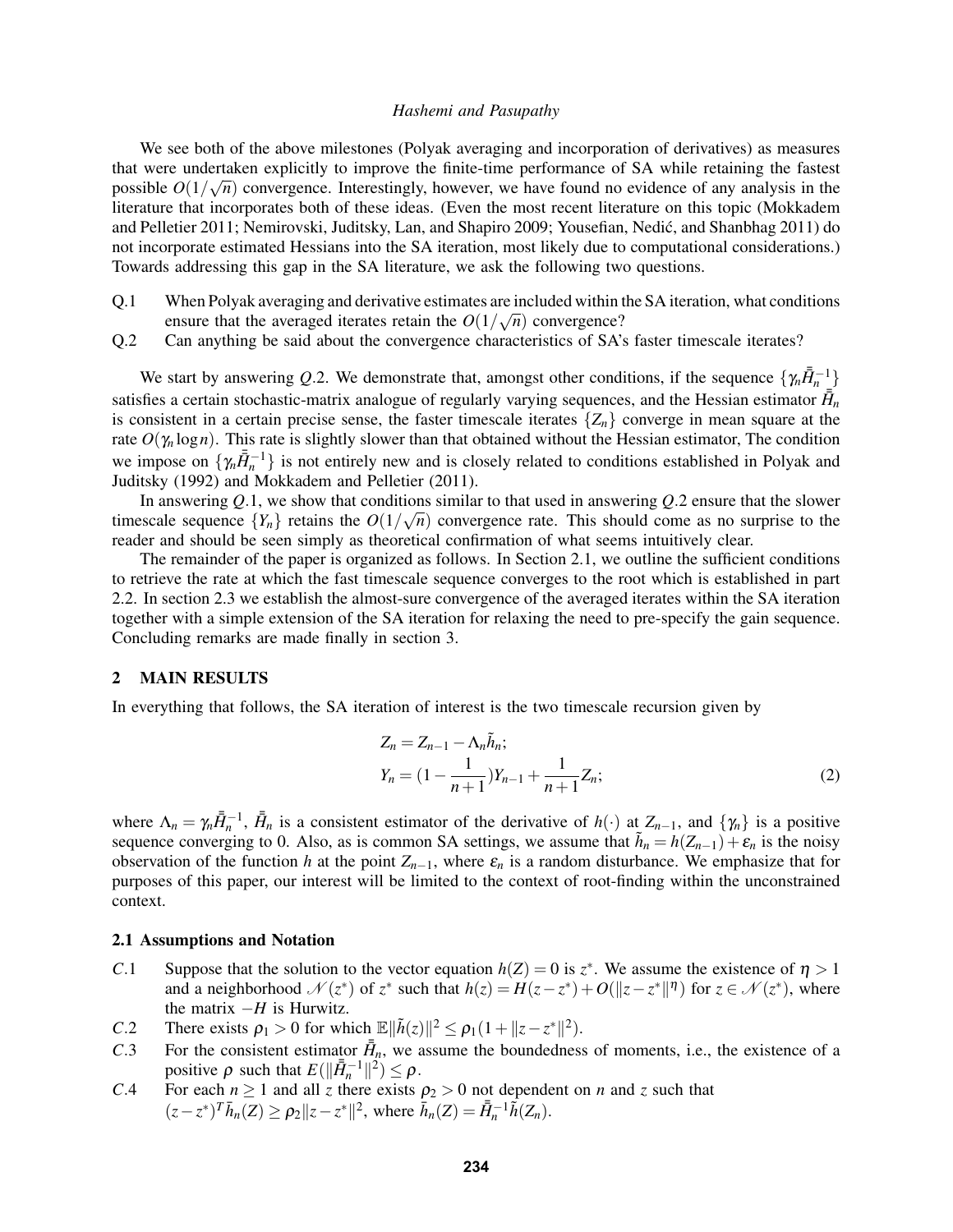- *C*.5 (a)  $\lim_{n\to\infty} n(I \Lambda_n^{-1}\Lambda_{n+1}) \stackrel{p}{\to} \alpha I$ , where  $\stackrel{p}{\to}$  denotes convergence in probability,  $1/2 < \alpha < 1$ ,  $\Lambda_n = \gamma_n \overline{\overline{H}}_n^{-1}$ , and  $\gamma_n \to 0$ ,  $\gamma_n > 0$ . (b)  $\lim_{n\to\infty} \log n/n\gamma_n \to 0$  and ∞ ∑ *n*=1  $\frac{(\gamma_n \log n)^{\frac{\eta}{2}}}{\sqrt{n}}$  $\frac{1}{\overline{n}}$  <  $\infty$  for  $\eta > 1$ .
- *C*.6  $E(\epsilon_{n+1}|\mathscr{F}_n) = 0$  where  $\mathscr{F}_n = {\epsilon_0, \epsilon_1, ..., \epsilon_{n-1}, Z_n, \bar{H}_n}$  and there exists a non-random, positive definite matrix  $\Gamma$  such that  $\lim_{n\to\infty} E(\varepsilon_{n+1}\varepsilon_{n+1}^T|\mathscr{F}_n) = \Gamma$  almost surely.

Assumptions similar to *C*.1 and *C*.2 are common within the literature on Polyak averaging. For instance, Polyak and Juditsky (1992), Broadie, Cicek, and Zeevi (2010) and Mokkadem and Pelletier (2011) impose similar conditions. The assumptions *C*.3 and *C*.4 are prevalent in the SA literature that uses an estimated derivative within the recursion. For example, Spall (2000) makes this assumption. The main condition of interest is *C*.5(a) and it should be seen as the matrix-analogue of the original condition introduced by Polyak and Juditsky (1992). Assuming consistency of  $\bar{H}_n$ , this assumption implies that  $\gamma_n$ is a regularly varying sequence as originally introduced by Galombos and Seneta (2008). Interestingly, *C*.5 implies that  $\sum_{k=1}^{n} \gamma_k \to \infty$  and  $\sum_{k=1}^{n} \gamma_k^2 < \infty$  as  $n \to \infty$ , conditions that are routinely assumed (directly) within the SA literature.

#### 2.2 Behavior of the Fast Timescale Iterates

In this section, we present a result that characterizes the rate at which the fast timescale sequence  $\{Z_n\}$ converges to the root  $z^*$ .

**Theorem** 1 Let assumptions  $C \cdot 1 - C \cdot 5$  hold, and let  $\rho_2^2 < \rho \rho_1$ . Then the mean squared error mse $(Z_n, z^*)$ of  $Z_n$  with respect to  $z^*$  satisfies mse $(Z_n, z^*) = O(\gamma_n \log n)$ .

*Proof.* Let  $A_{n+1} = ||Z_{n+1} - z^*||^2$ . Then

$$
A_{n+1} = ||Z_n - z^* - \Lambda_n \tilde{h}(Z_n)||^2 = ||Z_n - z^*||^2 - 2\gamma_n (Z_n - z^*)^T \bar{h}(Z_n) + \gamma_n^2 ||\bar{h}(Z_n)||^2.
$$
 (3)

By assumptions *C*.2 and *C*.3, we get

$$
E[\|\bar{h}(Z_n)\|^2|Z_n]\leq \rho\rho_1(1+A_n);
$$

and in view of assumption *C*.4 we have

$$
E[-(Z_n-z^*)^T\bar{h}(Z_n)|Z_n]\leq -\rho_2A_n.
$$

Taking expectations on both sides in (3) after conditioning on  $Z_n$  we get

$$
E[A_{n+1}|Z_n] \le A_n(1 - 2\rho_2\gamma_n + \rho\rho_1\gamma_n^2) + \rho\rho_1\gamma_n^2. \tag{4}
$$

If we now let  $b_n := E[A_{n+1}]$ , we get

$$
b_n \le b_1 \prod_{i=1}^n p_i + \sum_{i=2}^{n-1} \prod_{j=i+1}^n q_i p_j + q_n := u_n,
$$

where  $p_i = (1 - 2p_2\gamma_i + \rho \rho_1 \gamma_i^2), q_i = \rho \rho_1 \gamma_i^2$ . Since we have chosen  $\rho, \rho_1, \rho_2$  in such a way that  $\rho \rho_1 > \rho_2^2 > 0$ for all i,  $p_i$  and  $q_i$  are positive.

Define  $n_0 := \sup\{n \geq 1 : \rho_2 < 2\rho \rho_1 \gamma_n, \, \rho_2 < 2\rho \rho_1 \alpha \frac{\gamma_n}{n}\}$  $\frac{\gamma_n}{n}, n\gamma_n < \frac{2\alpha}{\rho_2}$  $\frac{2\alpha}{\rho_2}$ , and  $\log n - 1 < \frac{2\rho \rho_1}{\rho_2}$  $\left\{\frac{\rho \rho_1}{\rho_2}\right\}+1$  and choose *c* large enough to satisfy the following

$$
\frac{u_{n_0+1}}{\gamma_{n_0}\log n_0}\leq c.
$$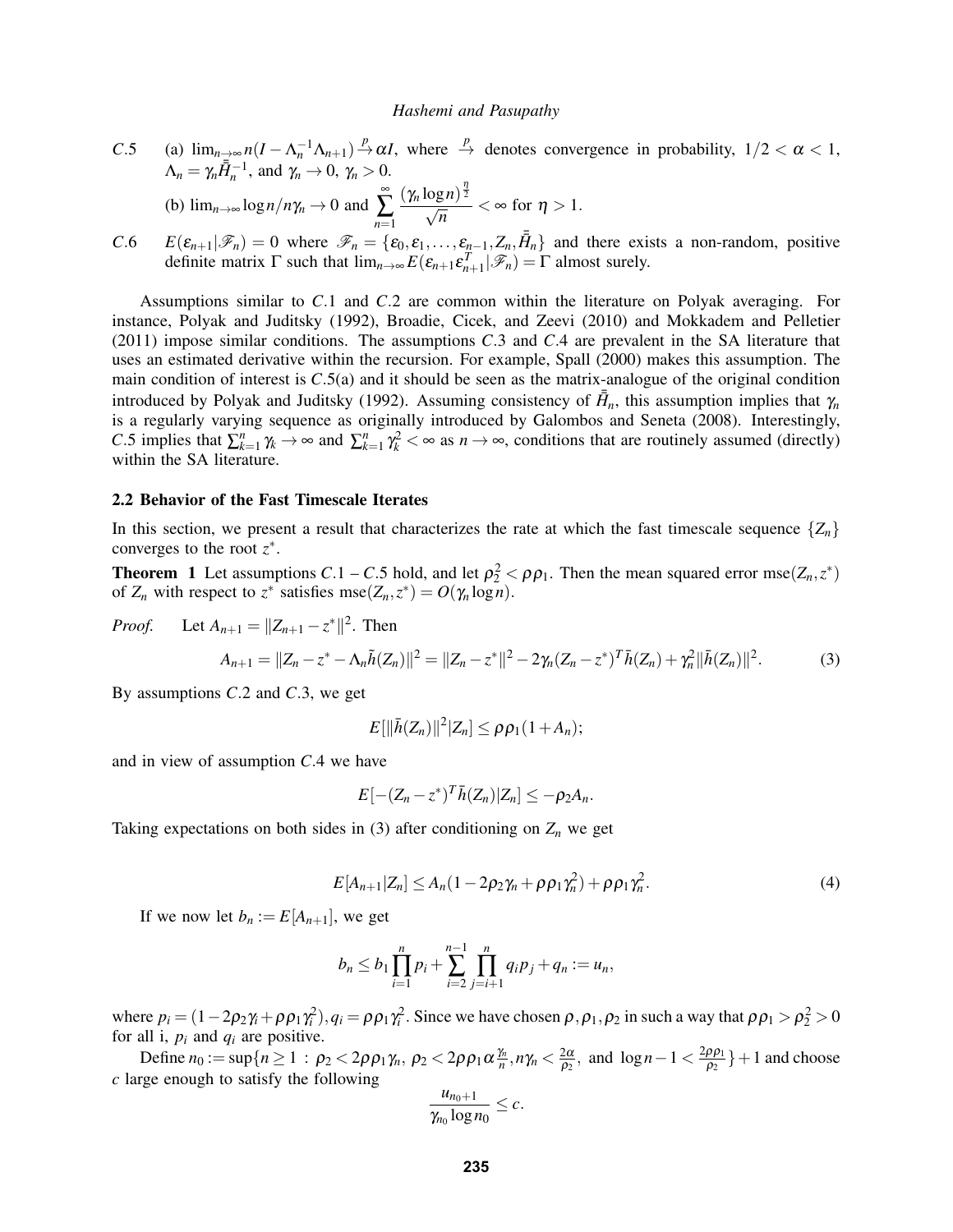Then one can see by induction that for all  $n \geq 1$ ,  $b_{n+1} \leq c \gamma_n \log n$ , where

$$
c = \max\{1, \max_{1 \leq n \leq n_0} \{\frac{u_{n+1}}{\gamma_n \log n}\}\}.
$$

Theorem 1 asserts that the fast timescale iterates converge at the rate  $O(\gamma_n \log n)$ . Since the sequence  $\{\gamma_n\}$  converges slower than  $O(1/n)$ , this points to a degraded rate of convergence for the fast timescale iterates.

#### 2.3 Weak Convergence of the Slow Timescale Iterates

In this section, we present the main result of the paper. Theorem 2 demonstrates that the averaged iterates within the SA iteration in (2) attain the best possible convergence rate in a weak sense.

Theorem 2 Under assumptions *C*.1–*C*.6, we have

 $(i)$ <br> $(ii)$  $\sqrt{n}(Y_n - Z^*) \stackrel{D}{\rightarrow} N(0, H^{-1}\Gamma[H^{-1}]^T)$ , where *H* represents the Jacobian of *h*(*z*) at *z* = *z*<sup>\*</sup>;  $(iii)$  *Y<sub>n</sub>* − *Z*<sup>\*</sup> → 0 almost surely.

*Proof of (i).* (Assume that the underlying function *h* is linear) Let  $\Delta_n = Z_n - z^*$  and  $\bar{\Delta}_n = Y_n - z^*$ . Then

$$
Z_n = Z_{n-1} - \Lambda_n (H \Delta_{n-1} + \varepsilon_n);
$$
  
\n
$$
\Delta_{n-1} = H^{-1} \Lambda_n^{-1} (Z_{n-1} - Z_n) - H^{-1} \varepsilon_n;
$$
  
\n
$$
\Delta_n = H^{-1} \Lambda_{n+1}^{-1} (Z_n - Z_{n+1}) - H^{-1} \varepsilon_{n+1}.
$$

On the other hand

$$
Y_n = (1 - \frac{1}{n+1})Y_{n-1} + \frac{1}{n+1}Z_n;
$$
  
\n
$$
Y_n - z^* = (1 - \frac{1}{n+1})(Y_{n-1} - z^*) + \frac{1}{n+1}(Z_n - z^*);
$$
  
\n
$$
\bar{\Delta}_n = (1 - \frac{1}{n+1})\bar{\Delta}_{n-1} + \frac{1}{n+1}\Delta_n.
$$

Set  $\prod_{j=n+1}^{n} (1 - \frac{1}{j+1}) = 1$ . So we get

$$
\bar{\Delta}_n = \prod_{j=1}^n (1 - \frac{1}{j+1}) \Delta_0
$$
  
+ 
$$
\sum_{k=1}^n \prod_{j=k+1}^n (1 - \frac{1}{j+1}) \frac{1}{k+1} H^{-1} \Lambda_{k+1}^{-1} (Z_k - Z_{k+1})
$$
  
- 
$$
\sum_{k=1}^n \prod_{j=k+1}^n (1 - \frac{1}{j+1}) \frac{1}{k+1} H^{-1} \varepsilon_{k+1}.
$$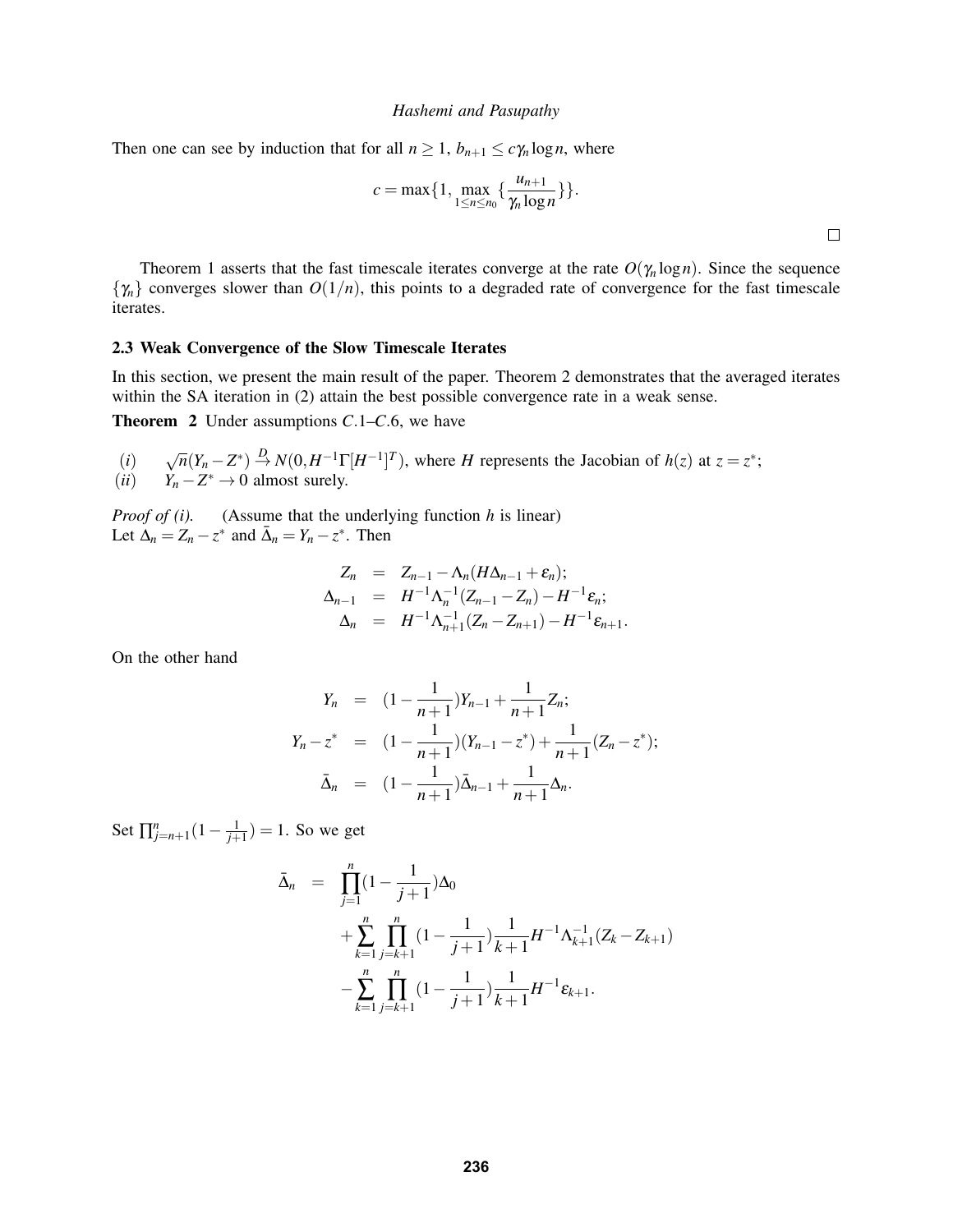Let

$$
R_{n+1}^1 = \prod_{j=1}^n (1 - \frac{1}{j+1}) \Delta_0;
$$
  
\n
$$
R_{n+1}^2 = \sum_{k=1}^n \prod_{j=k+1}^n (1 - \frac{1}{j+1}) \frac{1}{k+1} H^{-1} \Lambda_{k+1}^{-1} (Z_k - Z_{k+1});
$$
  
\n
$$
R_{n+1}^3 = \sum_{k=1}^n \prod_{j=k+1}^n (1 - \frac{1}{j+1}) \frac{1}{k+1} H^{-1} \varepsilon_{k+1}.
$$

Note that as  $n \to \infty$ ,  $\sqrt{n}R_{n+1}^1 =$ √ *n*  $\frac{\sqrt{n}}{n+1}$ ∆<sub>0</sub> → 0 a.s.. Also by Polyak and Juditsky (1992),  $\sqrt{n}R_{n+1}^3$  $\stackrel{D}{\rightarrow}$  $N(0, H^{-1}\Gamma[H^{-1}]^T)$ . So we just need to prove that  $\sqrt{n}R_{n+1}^2 \to 0$  in probability:  $\sqrt{n}R_{n+1}^2$  $\stackrel{P}{\rightarrow} 0.$ 

$$
R_{n+1}^{2} = \sum_{k=1}^{n} \prod_{j=k+1}^{n} (1 - \frac{1}{j+1}) \frac{1}{k+1} H^{-1} \Lambda_{k+1}^{-1} (Z_{k} - Z_{k+1})
$$
  
\n
$$
= \frac{1}{n+1} \sum_{k=1}^{n} H^{-1} \Lambda_{k+1}^{-1} [(Z_{k} - z^{*}) - (Z_{k+1} - z^{*})]
$$
  
\n
$$
= \frac{1}{n+1} H^{-1} \Lambda_{2}^{-1} (Z_{1} - z^{*}) + \frac{1}{n+1} \sum_{k=2}^{n} H^{-1} \Lambda_{k+1}^{-1} (Z_{k} - z^{*})
$$
  
\n
$$
- \frac{1}{n+1} \sum_{k=1}^{n-1} H^{-1} \Lambda_{k+1}^{-1} (Z_{k+1} - z^{*}) + \frac{1}{n+1} H^{-1} \Lambda_{n+1}^{-1} (Z_{n+1} - z^{*}).
$$

Since we have

$$
\frac{1}{n+1}\sum_{k=1}^{n-1}H^{-1}\Lambda_{k+1}^{-1}(Z_{k+1}-z^*)=\frac{1}{n+1}\sum_{k=2}^{n}H^{-1}\Lambda_k^{-1}(Z_k-z^*),
$$

we can write

$$
R_{n+1}^2 = \frac{1}{n+1} \sum_{k=2}^n [H^{-1} \Lambda_{k+1}^{-1} (I - \Lambda_{k+1} \Lambda_k^{-1}) (Z_k - z^*)]
$$
  

$$
-\frac{1}{n+1} H^{-1} \Lambda_{n+1}^{-1} (Z_{n+1} - z^*) + \frac{1}{n+1} H^{-1} \Lambda_2^{-1} (Z_1 - z^*).
$$

In view of Theorem 1 and assumption *C*.4, we then get:

$$
R_{n+1}^2 = \frac{1}{n+1} \sum_{k=2}^n [H^{-1} \Lambda_{k+1}^{-1} o_p(\frac{1}{k+1}) o(\sqrt{\gamma_k \log k})] - \frac{1}{n+1} H^{-1} \Lambda_{n+1}^{-1} o(\sqrt{\gamma_{n+1} \log n + 1}) + o(\frac{1}{\sqrt{n+1}})
$$
  
= 
$$
\frac{1}{n+1} \sum_{k=2}^n o_p[\frac{1}{k+1} \sqrt{\frac{\gamma_k \log k}{\gamma_{k+1}^2}}] - o_p[\frac{1}{n+1} \sqrt{\frac{\gamma_{n+1} \log n + 1}{\gamma_{n+1}^2}}] + o(\frac{1}{\sqrt{n+1}}).
$$

Hence

$$
\sqrt{n}R_{n+1}^2 = \frac{1}{\sqrt{n+1}}\sum_{k=2}^n o_p(\frac{1}{\sqrt{k+1}}) - o_p(1) + o(1)
$$
  
=  $o_p(1)$ .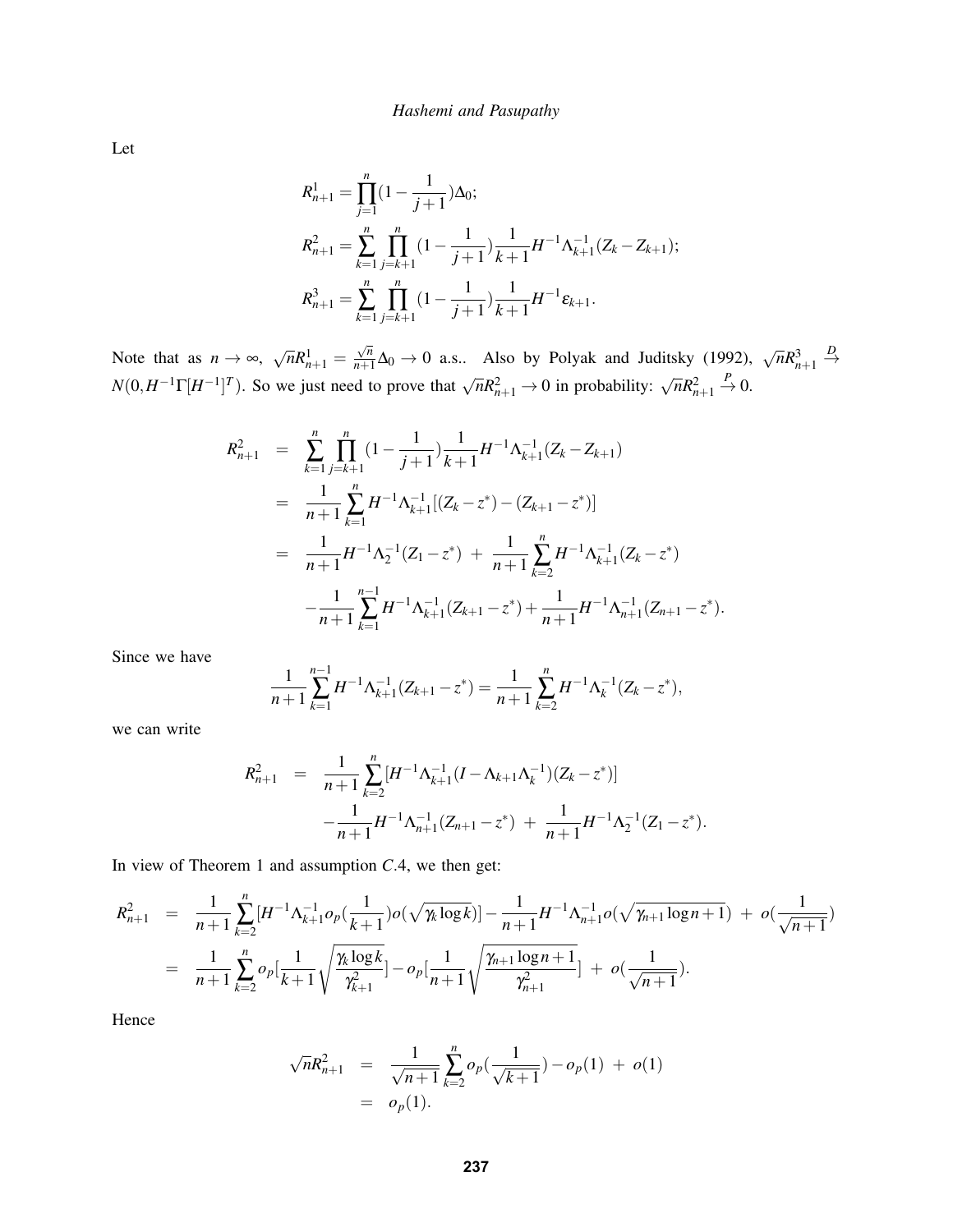*Proof of part (i).* (Assume that the underlying function *h* is nonlinear) By assumption *C*.1 we get:

$$
\begin{split}\n\bar{\Delta}_{n} &= \prod_{j=1}^{n} (1 - \frac{1}{j+1}) \Delta_{0} \\
&+ \sum_{k=1}^{n} \prod_{j=k+1}^{n} (1 - \frac{1}{j+1}) \frac{1}{k+1} H^{-1} \Lambda_{k+1}^{-1} (Z_{k} - Z_{k+1}) \\
&+ \sum_{k=1}^{n} \prod_{j=k+1}^{n} (1 - \frac{1}{j+1}) \frac{1}{k+1} H^{-1} o(\|Z_{k} - z^{*}\|^{n}) \\
&- \sum_{k=1}^{n} \prod_{j=k+1}^{n} (1 - \frac{1}{j+1}) \frac{1}{k+1} H^{-1} \varepsilon_{k+1}.\n\end{split}
$$

Let

$$
\tilde{R}_{n+1} = \sum_{k=1}^{n} \prod_{j=k+1}^{n} (1 - \frac{1}{j+1}) \frac{1}{k+1} H^{-1} o(\|Z_k - z^*\|^{\eta}).
$$

Thus, we are only yet to prove that  $\sqrt{n}\tilde{R}_{n+1} \to 0$  as  $n \to \infty$ . By Theorem 1, we have

$$
\sqrt{n}\tilde{R}_{n+1} = \frac{1}{\sqrt{n}} \sum_{k=1}^{n} o((\gamma_k \log k)^{\frac{n}{2}})
$$
  
= 
$$
\frac{1}{\sqrt{n}} \sum_{k=1}^{n} \sqrt{k} o(\frac{(\gamma_k \log k)^{\frac{n}{2}}}{\sqrt{k}}).
$$

The claim then follows by assumption *C*.5(b) and Kronecker's lemma. *Proof of part (ii).*

$$
R_{n+1}^1 = \prod_{j=1}^n (1 - \frac{1}{j+1}) \Delta_0 = \frac{\Delta_0}{n+1}
$$

and so  $R_{n+1}^1 \to 0$  as  $n \to \infty$ .

$$
R_{n+1}^2 = \frac{1}{n+1} \sum_{k=2}^n o_p \left[ \frac{1}{k} \sqrt{\frac{\gamma_k \log k}{\gamma_{k+1}^2}} \right] - \frac{1}{n+1} \gamma_{n+1}^{-1} H^{-1} \overline{H}_{n+1} o(\sqrt{\gamma_{n+1} \log n + 1}) + o(\frac{1}{\sqrt{n}}),
$$

and by Cesaro summability (Billingsley 1995) and *C*.5(a),  $R_{n+1}^2 \rightarrow 0$  as  $n \rightarrow \infty$ . Finally,

$$
R_{n+1}^3 = \frac{1}{n+1} \sum_{k=1}^n H^{-1} \varepsilon_{k+1}
$$

and so by the strong law of large numbers (Billingsley 1995) we get  $R_{n+1}^3 \to 0$  as  $n \to \infty$ .

 $\Box$ 

In conclusion and as a further step in the direction of completely relaxing the need to pre-specify the gain sequence, we now propose a simple extension of the SA iteration considered thus far.

$$
Z_{j+1} = Z_j - \Lambda_{t_j} \tilde{h}(Z_j), j = 1, 2, \dots
$$
\n(5)

where  $t_j := \text{Min}\{t : N_t \geq j\}$  for  $j = 1, 2, ..., \Lambda_{t_j} = \gamma_{t_j} \overline{H}_j^{-1}$ , and  $\overline{H}_j$ ,  $\tilde{h}(Z_j)$  are as defined in (2). It can be seen that the iteration in (5) is constructed to facilitate designing heuristics that dynamically change the step sizes based on observed history of the SA iteration.

The following theorem establishes the asymptotic efficiency of (5) under suitable conditions.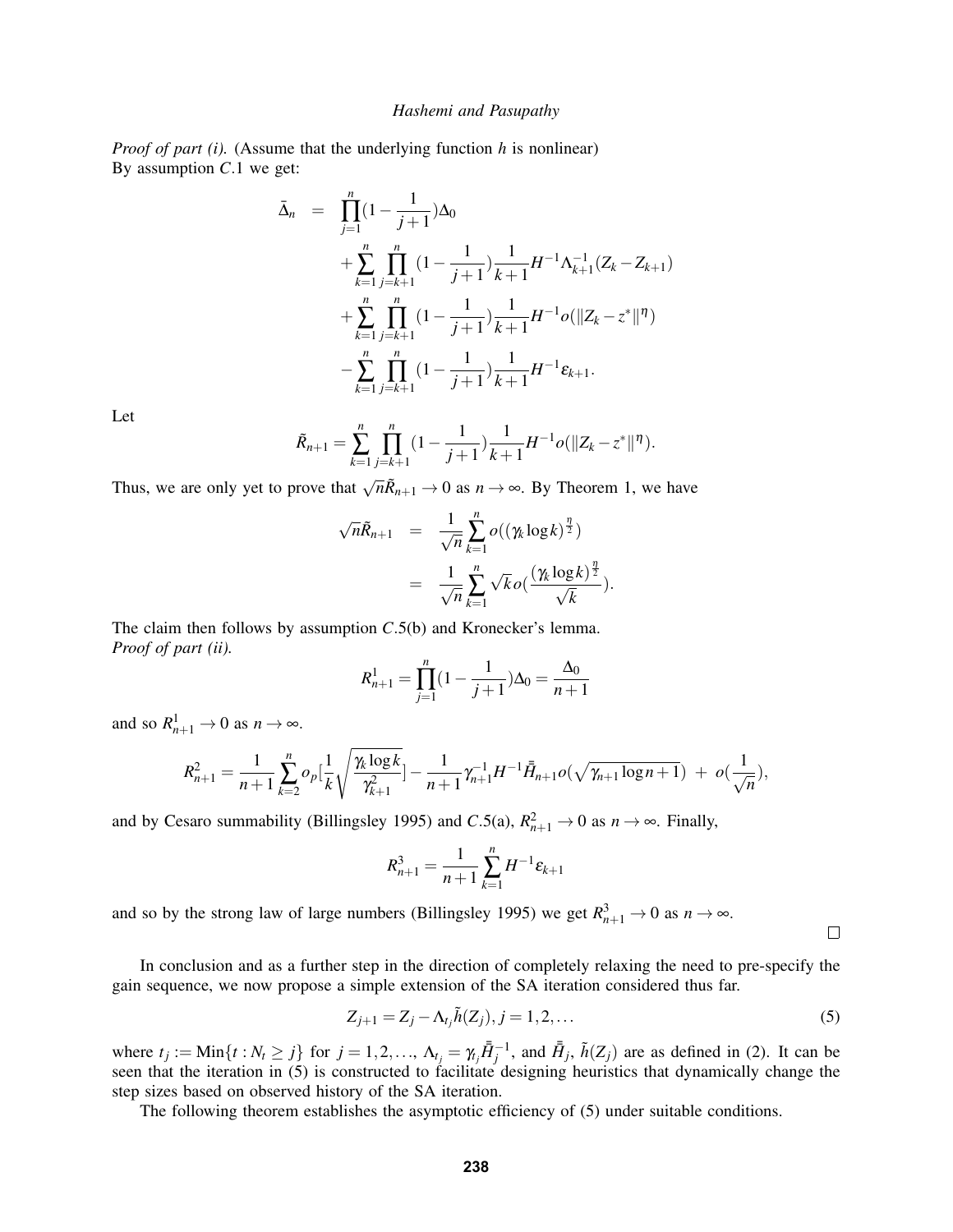**Theorem 3** Let  $(N_t)_{t>0}$  be an increasing sequence of random variables with  $N_0 = 0$  and let  $\Delta_t = N_t - N_{t-1}$ .

- (*I*) Suppose assumption *C*.2−*C*.4 and *C*.6 hold true. Further suppose that ∆*<sup>t</sup>* is uniformly bounded for all *t*. If the gain sequence  $\{\gamma_t\}$  satisfies  $\sum_{t=1}^{\infty} \gamma_t = \infty$  and  $\sum_{t=1}^{\infty} \gamma_t^2 < \infty$ , the iteration in (5) converges to  $z^*$  a.s.
- (*II*) Moreover, consider the following two time scale SA algorithm:

$$
Z_{n+1} = Z_n - \Lambda_{t_n} \tilde{h}(Z_n);
$$
  
\n
$$
\bar{Z}_{n+1} = (1 - \frac{1}{n+2})\bar{Z}_n + \frac{1}{n+2}Z_{n+1};
$$
\n(6)

Suppose conditions *C*.1−*C*.4 and *C*.5−*C*.6 hold, and for a  $\zeta > 0$ ,  $\frac{t_n}{a}$  $\frac{n}{n} \to \zeta$  a.s. as  $n \to \infty$ . Then we have

$$
(i) \ \sqrt{n}(\bar{Z}_n - Z^*) \stackrel{D}{\to} N(0, H^{-1}\Gamma[H^{-1}]^T);
$$

 $(ii)$   $\bar{Z}_n - Z^* \to 0$  almost surely.

## 3 CONCLUDING REMARKS

While Polyak averaging and the use of derivative estimates within SA are well-studied individually, there exist no results (to our knowledge) on the behavior of the SA's iterates when both of these strategies are used simultaneously. We have presented two simple results that together characterize the behavior of SA's iterates under this joint scenario. The results present no surprises and assert that the averaged iterates retain the best possible convergence rate under mild stipulations on the quality of the derivative estimates and the gain sequence. The results should be seen as providing a strong theoretical basis to simultaneously apply two strategies that make sense in practice. Our treatment in this paper was limited to the context of root-finding, but extensions to the optimization context seem evident.

## **REFERENCES**

Billingsley, P. 1995. *Probability and Measure*. New York, NY.: Wiley.

- Borkar, V. S. 2008. *Stochastic Approximation: A Dynamical Systems Viewpoint*. Cambridge, UK: Cambridge University Press.
- Broadie, M., D. M. Cicek, and A. Zeevi. 2009, December. "An adaptive multidimensional version of the Kiefer-Wolfowitz Stochastic Approximation Algorithm". In *Proceedings of the 2009 Winter Simulation Conference*, edited by M. D. Rossetti, R. R. Hill, B. Johansson, A. Dunkin, and R. G. Ingalls, 601–612. Piscataway, New Jersey: Institute of Electrical and Electronics Engineers, Inc.
- Broadie, M., D. M. Cicek, and A. Zeevi. 2010. "General Bounds and Finite-Time Improvement for the Kiefer-Wolfowitz Stochastic Approximation Algorithm". *Operations Research* 59:1211–1224. To appear.
- Chung, K. L. 1954. "On a Stochastic Approximation Method".*Annals of Mathematical Statistics* 25:463–483.
- Derman, C. 1956. "An application of Chung's lemma to the Kiefer-Wolfowitz stochastic approximation procedure". *Annals of Mathematical Statistics* 27:532–536.
- Dippon, J., and J. Renz. 1997. "Weighted means in stochastic approximation of minima". *SIAM Journal on Control and Optimization* 35:1811–1827.
- Fabian, V. 1968. "On Asymptotic Normality in Stochastic Approximation". *Annals of Mathematical Statistics* 39:1327–1332.
- Frees, E. W., and D. Ruppert. 1990. "Estimation Following a Robbins-Monro Designed Experiment". *Journal of American Statistical Association* 85:1123–1129.
- Galombos, J., and E. Seneta. 2008. "Regularly varying sequences". *Proceedings of the American Mathematical Society* 41 (4): 110–116.